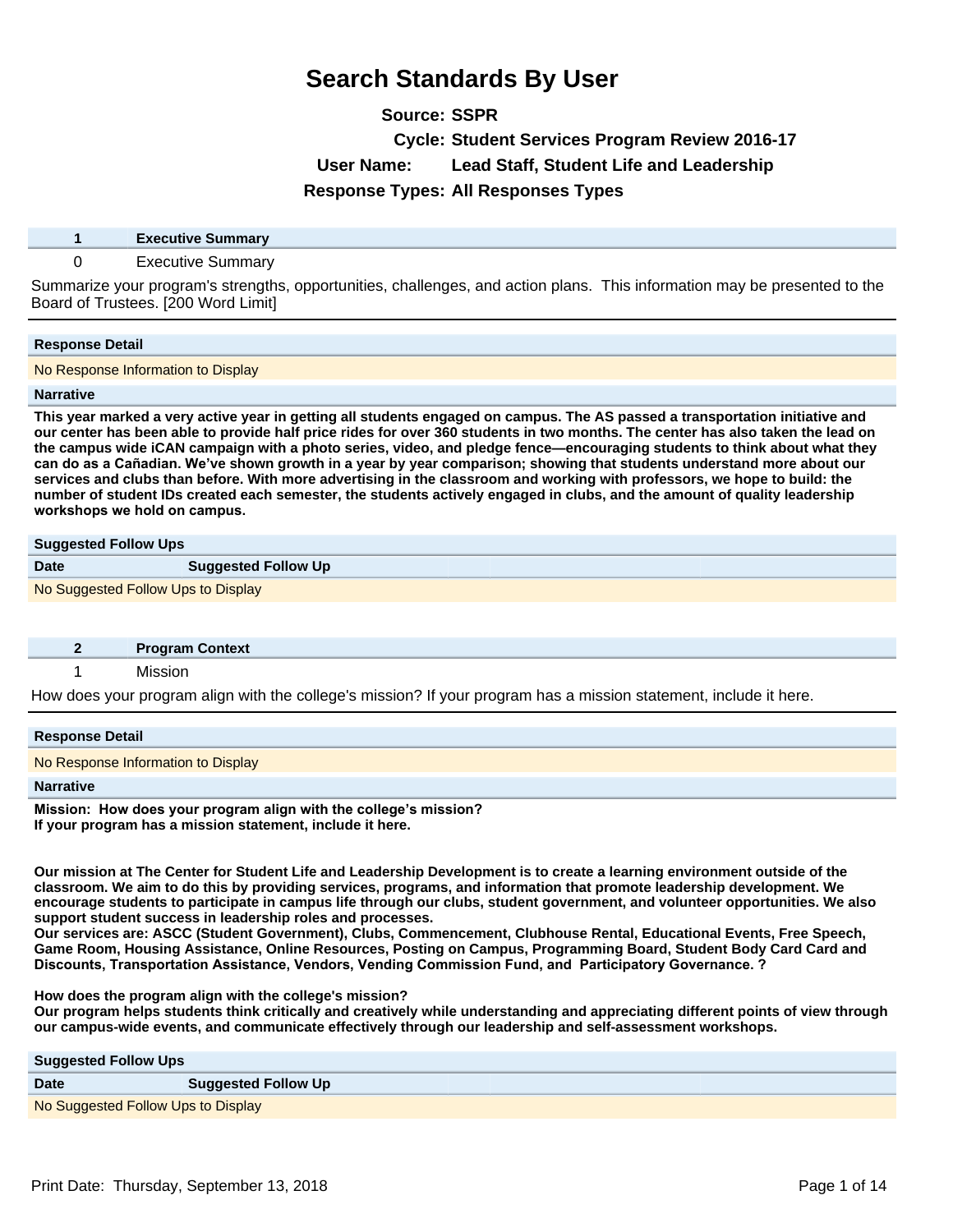**Source: SSPR Cycle: Student Services Program Review 2016-17 User Name: Lead Staff, Student Life and Leadership Response Types: All Responses Types**

## 2 Program Description

Program Description

## **Response Detail**

No Response Information to Display

### **Narrative**

**Program Description: Same as mission (includes services).** 

| <b>Suggested Follow Ups</b>        |                            |
|------------------------------------|----------------------------|
| <b>Date</b>                        | <b>Suggested Follow Up</b> |
| No Suggested Follow Ups to Display |                            |

## 3 Community and Labor Needs

Describe how changes in community needs, employment needs, technology, licensing, or accreditation affect your program.

### **Response Detail**

No Response Information to Display

### **Narrative**

Community and Labor Needs: Describe how changes in community needs, employment needs, technology, licensing, or accreditation affect your program.

**Changes in community needs that affect our Housing Assistance Program: We have continued to see need for more students needing assistance with housing. In the past two years, we have seen an increase in students who have come to our center and letting us know they are homeless. We have made connections with local shelters and agencies like HIP Housing to better help students struggling to find affordable living situations and/or housing assistance. In the past two years we have also benefited from partnering with Sparkpoint to better serve students in our Housing Assistance Program.** 

| <b>Suggested Follow Ups</b>        |                            |  |  |
|------------------------------------|----------------------------|--|--|
| <b>Date</b>                        | <b>Suggested Follow Up</b> |  |  |
| No Suggested Follow Ups to Display |                            |  |  |
|                                    |                            |  |  |

|                                 | <b>Looking Back</b>   |
|---------------------------------|-----------------------|
|                                 | Major Accomplishments |
| Describe major accomplishments. |                       |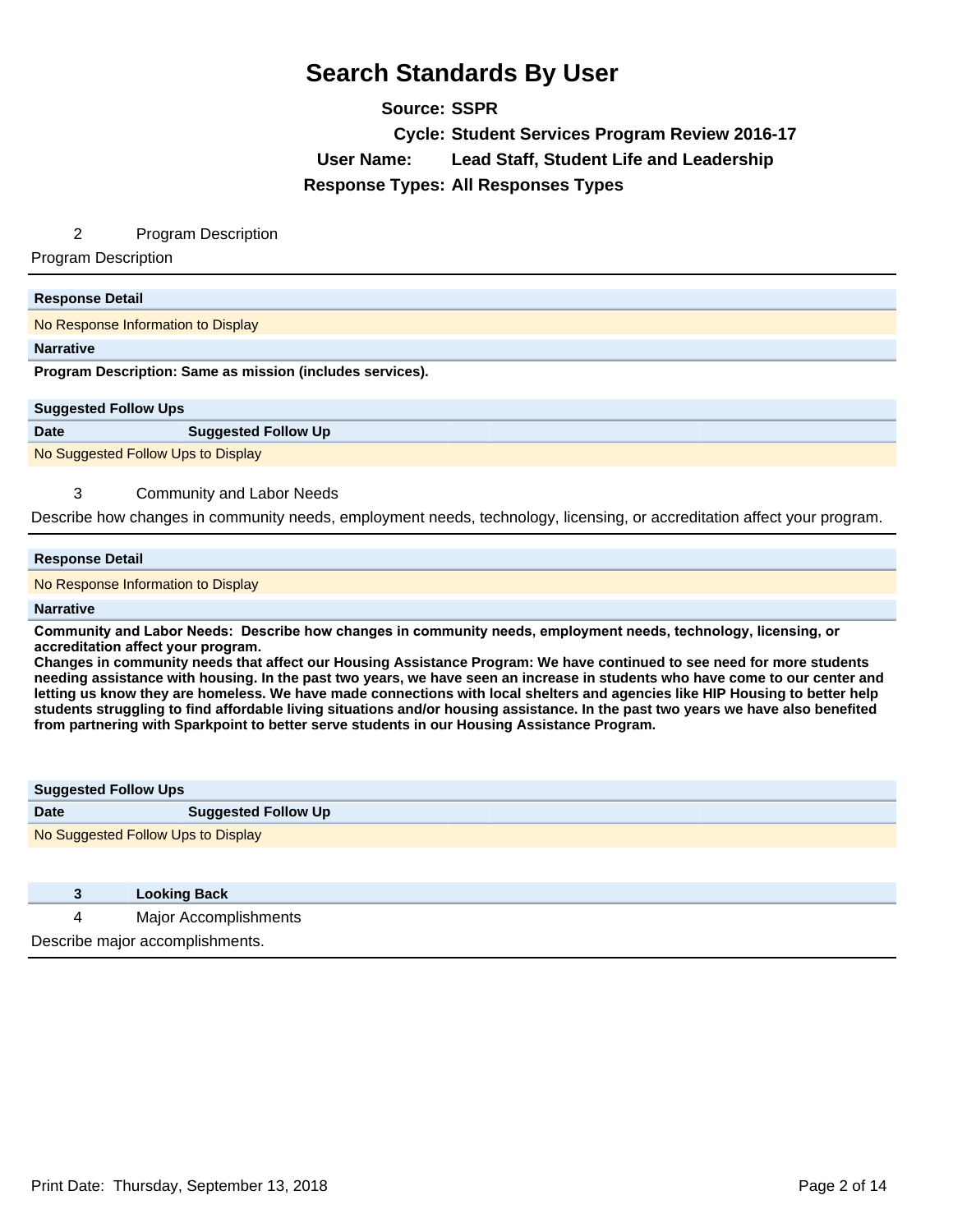**Source: SSPR**

**Cycle: Student Services Program Review 2016-17**

**User Name: Lead Staff, Student Life and Leadership**

**Response Types: All Responses Types**

#### **Response Detail**

No Response Information to Display

#### **Narrative**

#### **2015-2017**

**Garnered Campus Impact Grant for \$10,000, providing voting registration, election education, Museum of Tolerance training to students, and a providing funding to a full semester of legal aid and workshops (totaling 60 hours of legal service) Student Senate transportation Initiative was passed in 2015. With advertising and partnering with the Business Office, we have provided 16,565 discounted rides to students from March 2015 to February 2017 Chaired State-Wide Student Leadership Conference for the California Community College Student Affairs Association, with over 515 attendees in Fall 2016 We remain the only college in the district to provide free printing with Student Body Card Free printing services have also increased significantly: µ13¶14: Service not available µ15¶16: 16,409 µ16¶17: 23,884 Fall µ16: 17,439 Total Pages µ16¶17 (as of February): 6,445 Creation and implementation of new Student Learning Outcomes/Benchmarks for student leaders in clubs Partnership highlights from '16-'17 thus far: DREAMers Task Force micro-aggressions lessons, Latin American History faculty history lessons, SMCCD Rise Up student partnerships, College for Working Adults Brown Bag Dinners, International Student**  Center International Day, Professional Development and Innovation Department for December gratefulness event, San Mateo **County UpVote for Constitution Day Added additional leadership workshops and presentations this year from previous Program Review: Classified Senate, District Classified Retreat, CCCSAA, Early Childhood Education, and Middle College at Skyline College First campus to partnered with district and partner campuses to make special test cards for auxiliary services: saving 41,000 paper receipts in Fall 2016 First and only campus in district to partner with District Sustainability team to create green certified events rubric. 100% of Student Senate events are ³Silver´certified. Student Body Fee Reversal (students not wanting student body card) numbers have gone down significantly: µ13¶14: 23 waived**  $14$ <sup>2</sup>**15: 13** waived  $15$ <sup>2</sup>**16: 7** waived  $16$ <sup>2</sup>**17: 5** waived **Presented a workshop at the National Student Affairs Convention in March 2017 Increase student body card income by \$2,440 in 1 year Student Body Card Income µ13¶14: Unknown/Not Provided by CIAG 14¶15: Unknown/Not Provided by CIAG µ15¶16: \$12,825 µ16¶17: \$15,265 Increase in Student Life visitors: Data collected by clicker µ13¶14: Data not collected 14¶15: 3106 µ15¶16: Data not collected µ16¶17: 4513 (As of February, 28, 2017) 100% of Student Senate events in µ16¶17 brought in collaboration with a club, organization, or program With the simple purchase of two \$20 barcode scanners in Spring 2016 and training with the devices and our staff, we have been better able to track and assesses our services Held the largest amount of campus-wide events in the district Events Held (Data provided by the College Internal Audit Group: CIAG) in Spring 2017 for Fall 2016 Skyline= 29 events CSM 41=events &DxDGD42 events**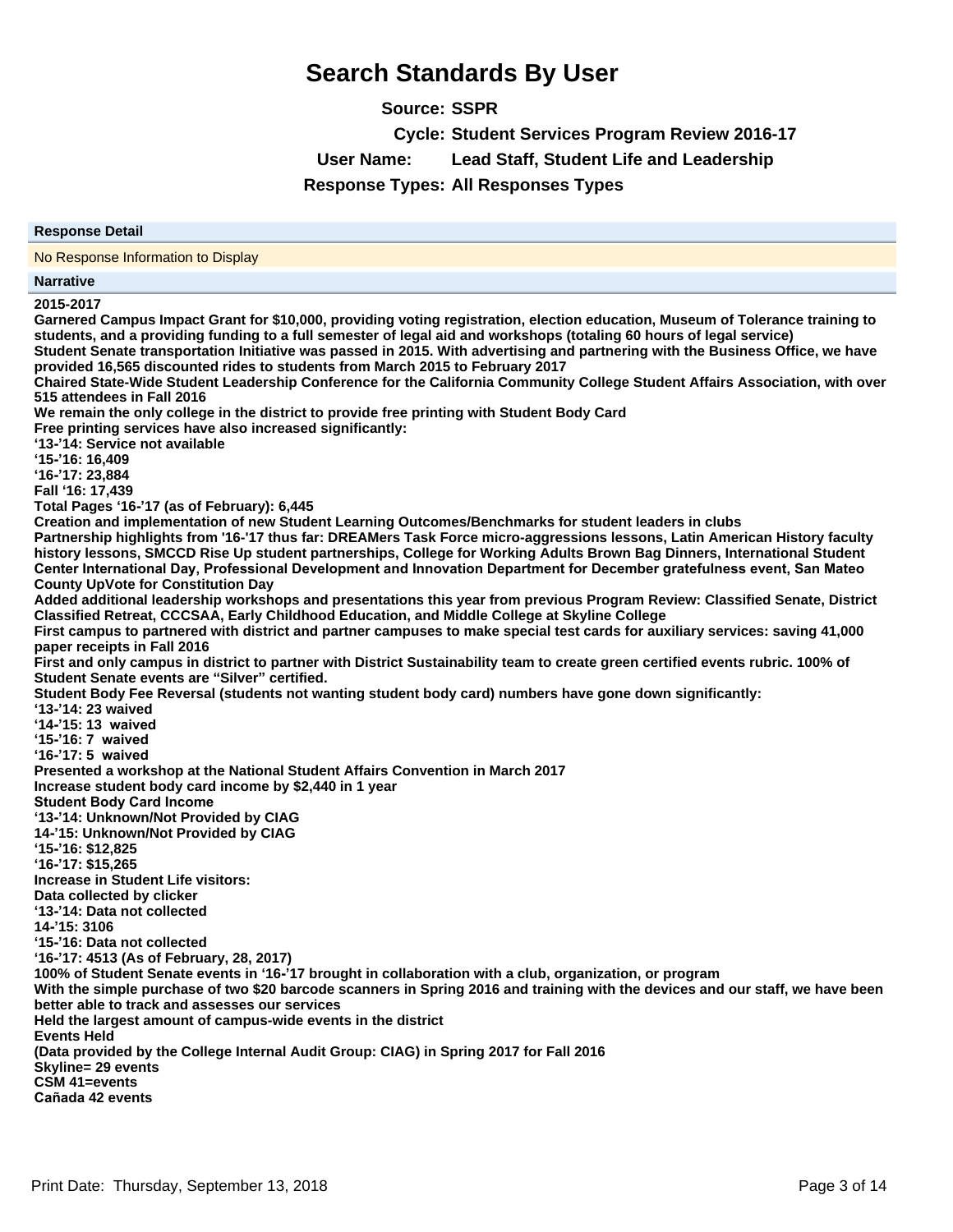**Source: SSPR Cycle: Student Services Program Review 2016-17 User Name: Lead Staff, Student Life and Leadership Response Types: All Responses Types**

| <b>Suggested Follow Ups</b>        |                            |
|------------------------------------|----------------------------|
| <b>Date</b>                        | <b>Suggested Follow Up</b> |
| No Suggested Follow Ups to Display |                            |

5 Impact of Resource Allocations

Describe the impact to date that each new resource (staff, non-instructional assignment, equipment, facilities, research, funding) has had on your program/department/office and measures of student success or client satisfaction.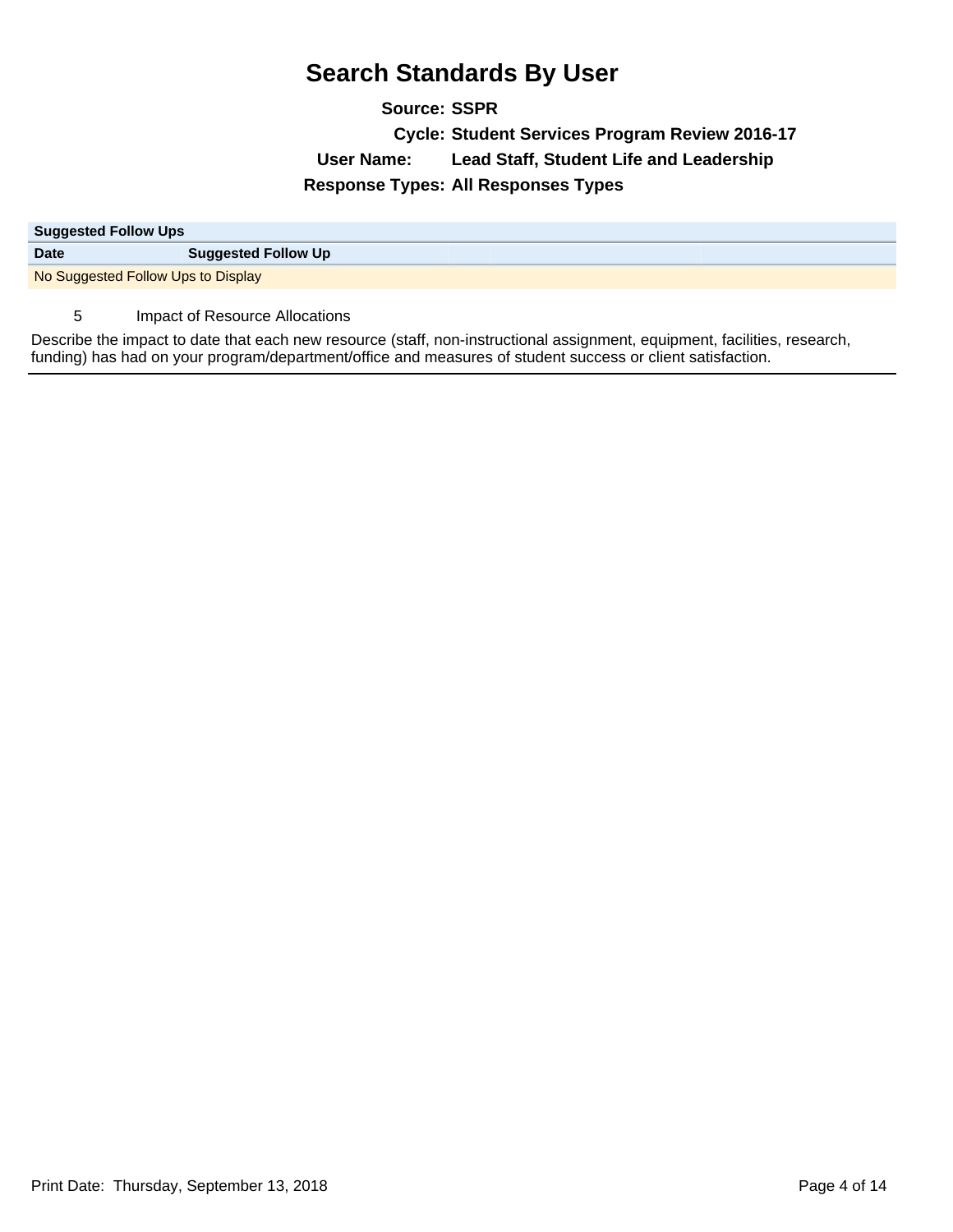**Source: SSPR**

**Cycle: Student Services Program Review 2016-17**

**User Name: Lead Staff, Student Life and Leadership**

**Response Types: All Responses Types**

#### **Response Detail**

No Response Information to Display

#### **Narrative**

**Impact of Resource Allocations '16-'17** 

## **Student Body Card Machine**

**History: Over the past seven years, we have seen a steady increase in students getting their Student Body Card (from 687 in 2010 to 3,515 in the µ15¶16 term.) This large number increase has taken a great toll on the Student Body Card machine. The**  machine is also well past it's warranty and life-time, and has begun to act up, causing students a great amount of wait-time for **cards or needing to come back when the machine is down. This machine provides thousands of students the ability to get discounts, ride Samtrans at half price, get free printing, access free entrance into campus events, and gives them a sense of being a college student.**

**Need: We would like to provide students access to their student body card, we can only do this with a new Student Body Card machine.**

**Cost: \$4,500**

**Table for Clubhouse**

**History: In Fall 2014, we began to make our Clubhouse available to rent for free by the campus community. We have seen a significant increase in requests for rentals. (Data taken from clubhouse calendar requests).**

**Clubhouse Rental Data**

**µ13¶14: Data Not Available**

**14¶15: 28 times**

**µ15¶16: 169 times**

**µ16¶17: 119 times February 28th, 2017**

**Need: With the increase in various activities in the Clubhouse and the student demand on equity for a Prayer Space on campus, along with the Student Senate¶s Initiative for an accessible Meditation Room, this Clubhouse could better serve students¶ diverse needs if there was not a 15 foot unmovable table in the center of the room. Meeting with the Director of Facilities, she can take the large unmovable table out and switch it with tables that form various shapes or could break down easier.** 

**Cost: \$2000 Printer**

**History: At the end of 2014, Student Senate and Student Life began the free printing and copying initiative to help support students with a Student Body Card. We have seen significant success in this program:**

**Free Pages Printed**

**µ13¶14: Service not available**

**µ15¶16: 16,409**

**µ16¶17: 23,884**

**Fall µ16: 17,439**

**Total Pages µ16¶17 (as of February): 6,445**

**Foreseeing Need: With the significant increase in pages printed, our XEROX machine has gone down and become unaccessible 3-4 times a semester for the past year. With a continuous increase in numbers printed, we will soon need a new XEROX machine to be able to provide this free service to students.**

**Staffing for Multicultural Center**

**History: Within the past academic year and election cycle, we have seen a growing want from students for a Multicultural Center. Students have begun to visit the Board of Trustees meetings regularly, declaring the need and desperation for a safe space and location to learn about diversity and social justice. This academic year, we have added the invitation for students to rent the Clubhouse for meditation and prayer for inclusivity.** 

**What we provide in Student Life similar to a Multicultural Center:**

**Leadership Workshops**

**Microaggression Workshops**

**Social Justice Programming once per month**

**A space for students to meet**

**A social-justice multimedia library**

**Free computer and printer use**

**Foreseeing Need: Within the next four years, I foresee an increase in numbers and need for multicultural programming, thus needing a Classified Senate Coordinator to oversee the Multicultural Center Programs such as leading multicultural events, workshops, and advising Multicultural Center Student Assistants**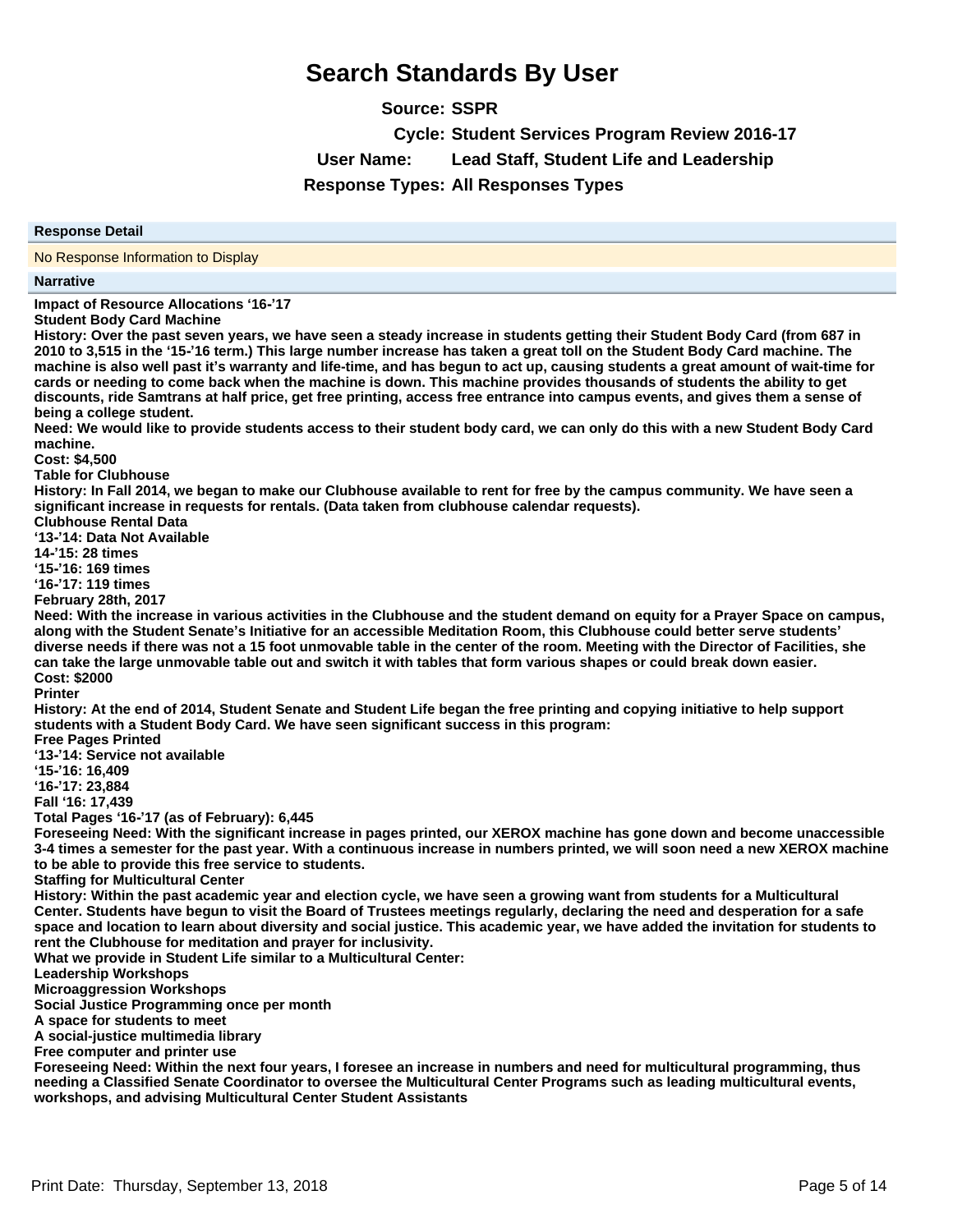**Source: SSPR Cycle: Student Services Program Review 2016-17 User Name: Lead Staff, Student Life and Leadership Response Types: All Responses Types**

| <b>Suggested Follow Ups</b>        |                            |
|------------------------------------|----------------------------|
| <b>Date</b>                        | <b>Suggested Follow Up</b> |
| No Suggested Follow Ups to Display |                            |

**4 Current State of the Program**

6.A. State of the Program - Observation

Describe the current state of the program (include strengths and challenges).

### **Response Detail**

No Response Information to Display

#### **Narrative**

Describe the current state of the program (include strengths and challenges). '15<sup>-</sup>'17

**Strengths**

**Increases in Service Use:**

**As noted in our department highlights, our Center has seen significant increases in the 16 services we provide to students. With strong student leaders, advertisement, and campus partnerships, we have been able to grow our reach in the past seven years. (I look forward to showing you numbers in the next session).**

**A Growing Development Program**

**By taking on the State President role in the California and Community College Student Affairs Association and as a Mid-Level Professional for the National Student Affairs Association, our department has been able to make significant connections and learn best practices for our program. Because of this, we have seen increases in both our monetary income our events compared to the other colleges in our district.**

**Challenges**

**Student Body Card Machine Malfunctions:**

**As seen in the resource allocation section of this Program Review, the Student Body Card machine use has gone up significantly and is past it¶s lifetime. We have seen a lot of malfunctions and it has in turn denied many students the ability to get their cards when they are on campus.**

**Staffing:**

**Although granted the position of a full-time Student Life and Leadership Assistant in Spring 2014, we have not had a full-time in the position. The assistant position also serves as a staff member for all hours of the Food Pantry. When there is a person in the full-time Student Life position who does both Student Life Work (with our 16 services) and the Food Pantry, it sets the staff member up for a very difficult time because they are split between two departments, two different supervisors, and two sets of projects.**

| <b>Suggested Follow Ups</b>        |                            |
|------------------------------------|----------------------------|
| <b>Date</b>                        | <b>Suggested Follow Up</b> |
| No Suggested Follow Ups to Display |                            |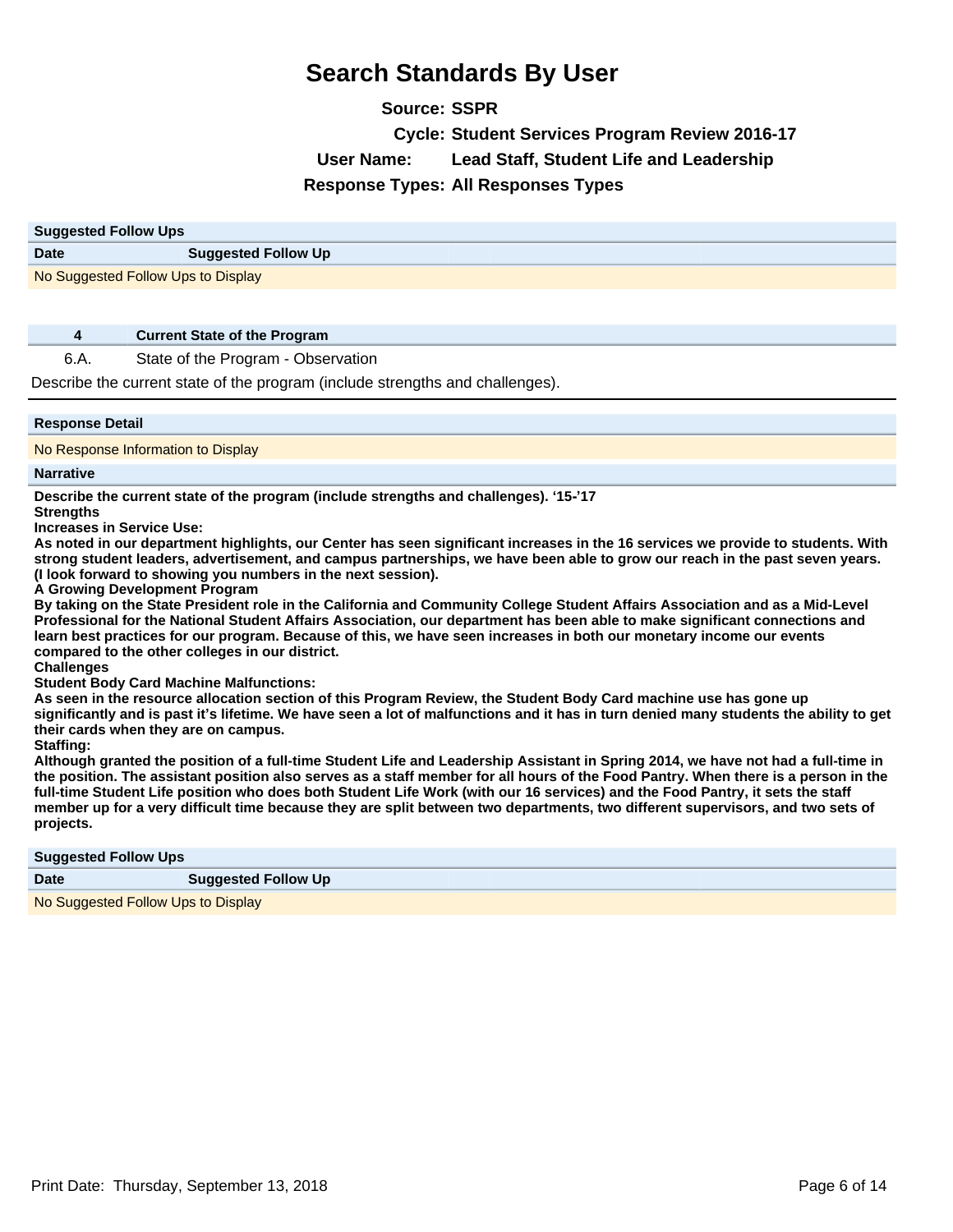**Source: SSPR**

**Cycle: Student Services Program Review 2016-17**

**User Name: Lead Staff, Student Life and Leadership**

**Response Types: All Responses Types**

6.B. State of the Program - Evaluation

What changes could be implemented to improve your program?

### **Response Detail**

No Response Information to Display

**Narrative**

**What changes could be implemented to improve your program? '15-'17** 

**I believe many of the same subjects from the last Program Review can still be improved.**

**Training Modules for Student Senate: In the past year, a Student Senate syllabus has been created, along with better interactive training modules for members appointed mid-year. I would like to see these modules go deeper and include video tutorials and additional pre-post tests within those modules.**

**Training Modules for Student Assistants and Department Assistant: Within the past year, department staff have created an extensive training manual for new staff members, Upon use, editing, and continual updates when new issues arrive, this resource manual has provided a great backbone for creating a strong staff. Ideally, I would like to incorporate video modules to this training component.**

**Strengthen Cooperative Education Partnership Increasing the number from 1 to 5 students per year wishing to receive Cooperative Education credits for ASCC or Clubs has been a challenge. Although syllabi have been created, a goal would be to create a few options for syllabi and assignments/learning outcomes to best fit students¶diverse needs. From Previous Program Review:** 

**Staff Hiring: Train a highly qualified Student Life Assistant to better help develop our services (housing and transportation) Trainings: We have now created Benchmarks for Clubs, as well as done additional Safe Zone training and increase in**  workshops (from 0 to 5 workshops for non Student Life groups in the past year).

| <b>Suggested Follow Ups</b>        |                            |
|------------------------------------|----------------------------|
| <b>Date</b>                        | <b>Suggested Follow Up</b> |
| No Suggested Follow Ups to Display |                            |

7.A. Current SAOs and SLOs

State your current year Service Area Outcomes (SAOs) and Student Learning Outcomes (SLOs).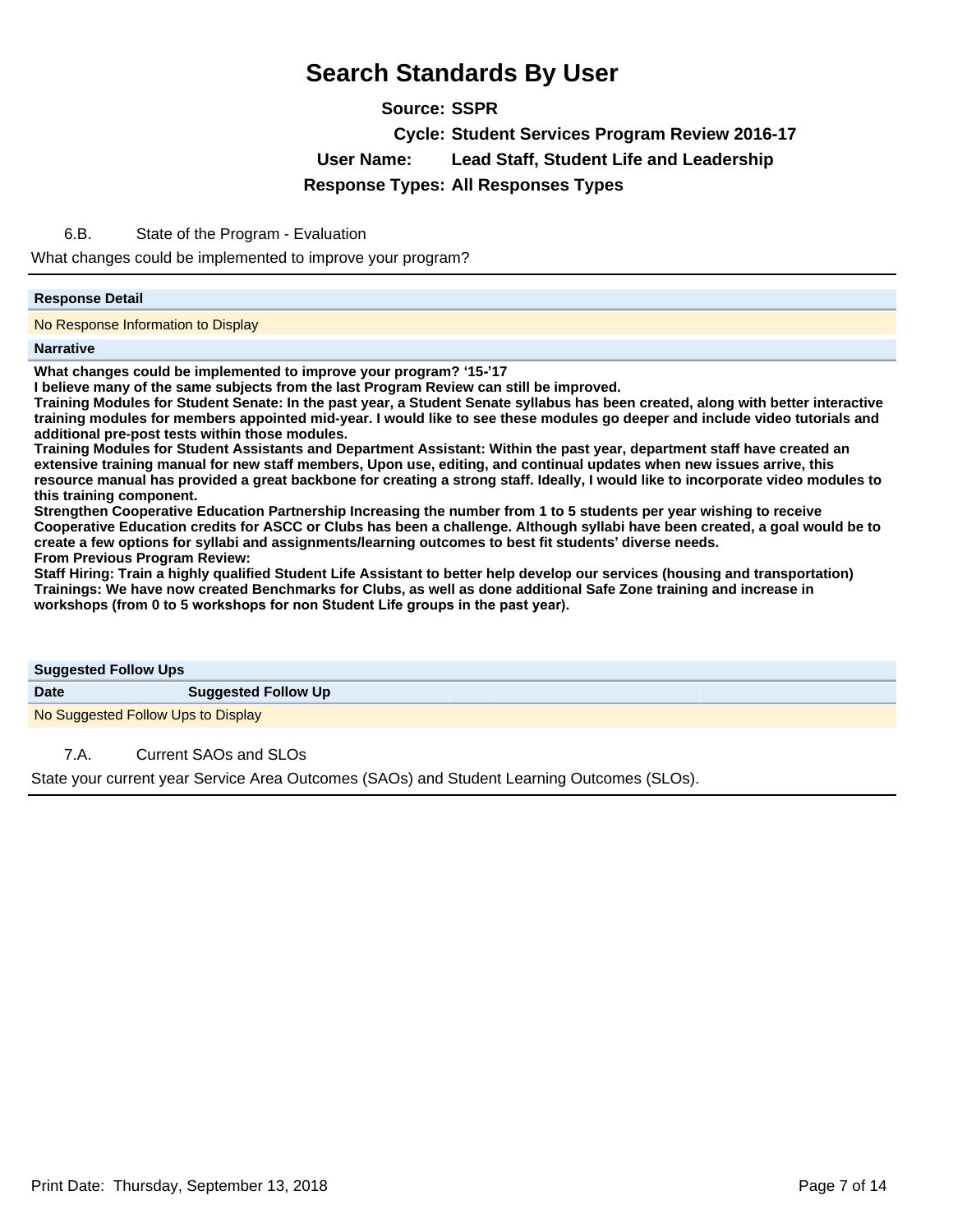**Source: SSPR Cycle: Student Services Program Review 2016-17 User Name: Lead Staff, Student Life and Leadership Response Types: All Responses Types**

#### **Response Detail**

No Response Information to Display

**Narrative**

**Service Area Outcomes (SAOs)** 

**Increase student visitation to the Center for Student Life and Leadership Development Increase awareness of Center resources**

**Student Learning Outcomes (SLOs) for Student Senate:**

CHANGE: The Associated Students of Cañada College (ASCC) Governing Council will understand the College and District **participatory governance processes. This department learning outcome aligns with the following institutional learning outcomes: Communication, and Critical Thinking.**

**LEADERSHIP: The ASCC Governing Council will learn team building, identify strengths, and effective communication skills. This department learning outcomes aligns with the following institutional learning outcomes: Communication, and Critical Thinking. COMMUNITY: The ASCC Governing Council members will learn how to plan events, know more about campus programs, the diverse cultures on campus and become aware of the social justice needs that exist. This department learning outcome aligns with the following institutional learning outcomes: Communication, Creativity, and Community.** 

**MENTORSHIP: Students will learn will where they can go on campus to get support in college and how they are responsible for each other's success and retention in college and in ASCC. This department learning outcomes aligns with the following institutional learning outcome: Community.** 

**Student Learning Outcomes (SLOs) for Student Interns:**

**(New as of Spring 2016)**

**SERVICE: Student interns will learn time management, organization, and customer service skills. This department learning outcome aligns with the following institutional learning outcomes: Communication and Critical Thinking.** 

**LEADERSHIP: Student interns will identify personal strengths, and demonstrate strong work ethics and professionalism. This department learning outcome aligns with the following institutional learning outcomes: Communication and Critical Thinking. COMMUNITY: Student interns will learn more about campus resources, and work collaboratively with diverse groups of people. This department learning outcome aligns with the following institutional learning outcomes: Communication, Creativity, and Community.** 

**ENGAGEMENT: Student interns will participate in at least one student leadership retreat, programming board committees and/ or other related ASCC events. This department learning outcome aligns with the following institutional learning outcomes: Critical Thinking and Community.** 

**Student Learning Outcomes (SLOs) for Inter-Club Council (ICC) Members:**

**(New as of Fall 2016)**

**LEADERSHIP: The Inter-Club Council will understand Parliamentary Procedure and how to hold an efficient and inclusive club meeting. This department learning outcome aligns with the following institutional learning outcomes: Communication. COMMUNITY: The ICC will learn how to plan events and know more about campus programs. This department learning outcome aligns with the following institutional learning outcomes: Communication, Creativity, and Community.** 

**Suggested Follow Ups**

**Date Suggested Follow Up**

No Suggested Follow Ups to Display

7.B. SAO Assessment Plan

Describe your program's SAO Assessment Plan.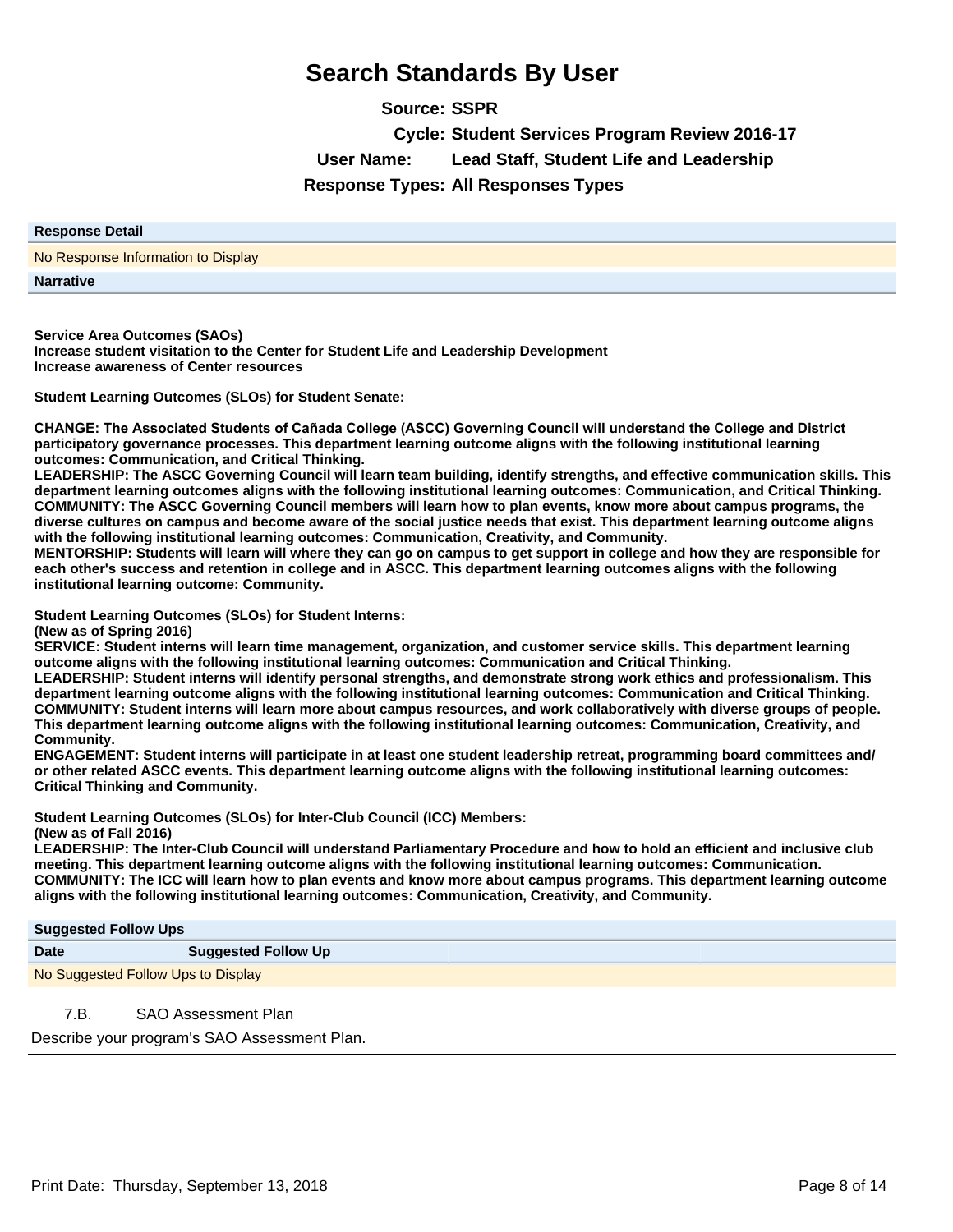**Source: SSPR Cycle: Student Services Program Review 2016-17 User Name: Lead Staff, Student Life and Leadership Response Types: All Responses Types**

#### **Response Detail**

No Response Information to Display

#### **Narrative**

**Describe your program¶s SAO Assessment Plan**

We administer a hard-copy survey to random students on the Upper Lawn during the morning and night of two days. In '14-'15, we passed out this survey the first month of classes in the Spring semester. In '15-'16, we passed out this survey during the last **week of April. We receive 70-200 responses each year. We also keep multiple excel logs utilizing our scanner system to track our numerous services. Will look into ability to send out digital assessment to all-campus for our '16-'17 assessment.**

**µ15¶17**

**Increases:**

**We have seen a significant increase in: income, participation in Flex, event, Clubhouse usage, bus tokens provided, pages printed, and overall students knowing about our services and utilizing them.**

**Decreases:**

**We have seen a gradual decrease in housing assistance participation. Although housing continues to be a problem, I am unsure if the decrease is in part due to the demands and feeling helpless, other support programs on campus being able to help students, or a significant change in Housing Assistance staff. A possible goal is to implement a housing assessment to see what the needs of students and housing truly is.**

| <b>Suggested Follow Ups</b>        |                            |
|------------------------------------|----------------------------|
| <b>Date</b>                        | <b>Suggested Follow Up</b> |
| No Suggested Follow Ups to Display |                            |

7.C. SAO Assessment Results and Impact

Summarize the findings of your program's SAO Assessments. What are some improvements that have been, or can be, implemented as a result of SAO Assessment?

| <b>Response Detail</b>                                                                                                                                                       |
|------------------------------------------------------------------------------------------------------------------------------------------------------------------------------|
| No Response Information to Display                                                                                                                                           |
| <b>Narrative</b>                                                                                                                                                             |
| End of the Year Student Survey on Student Life Services<br>Spring 2016 random students: 67 total (for '15-'16 AY)<br>Spring 2015 random students: 157 total (for '14-'15 AY) |

**Could Name a Student Life Service µ14¶15=37.5 % µ15¶16= 59.7% µ16¶17=Data Collection in April 2017 Participated in at Least 1 ASCC Event µ14¶15=28% µ15¶16= 60% µ16¶17=Data Collection in April 2017 Could Name at Least 3 Clubs µ14¶15=26% µ15¶16= 51% µ16¶17=Data Collection in April 2017 Could Name at Least 1 Club**

Print Date: Thursday, September 13, 2018 **Page 19, 2018** Page 9 of 14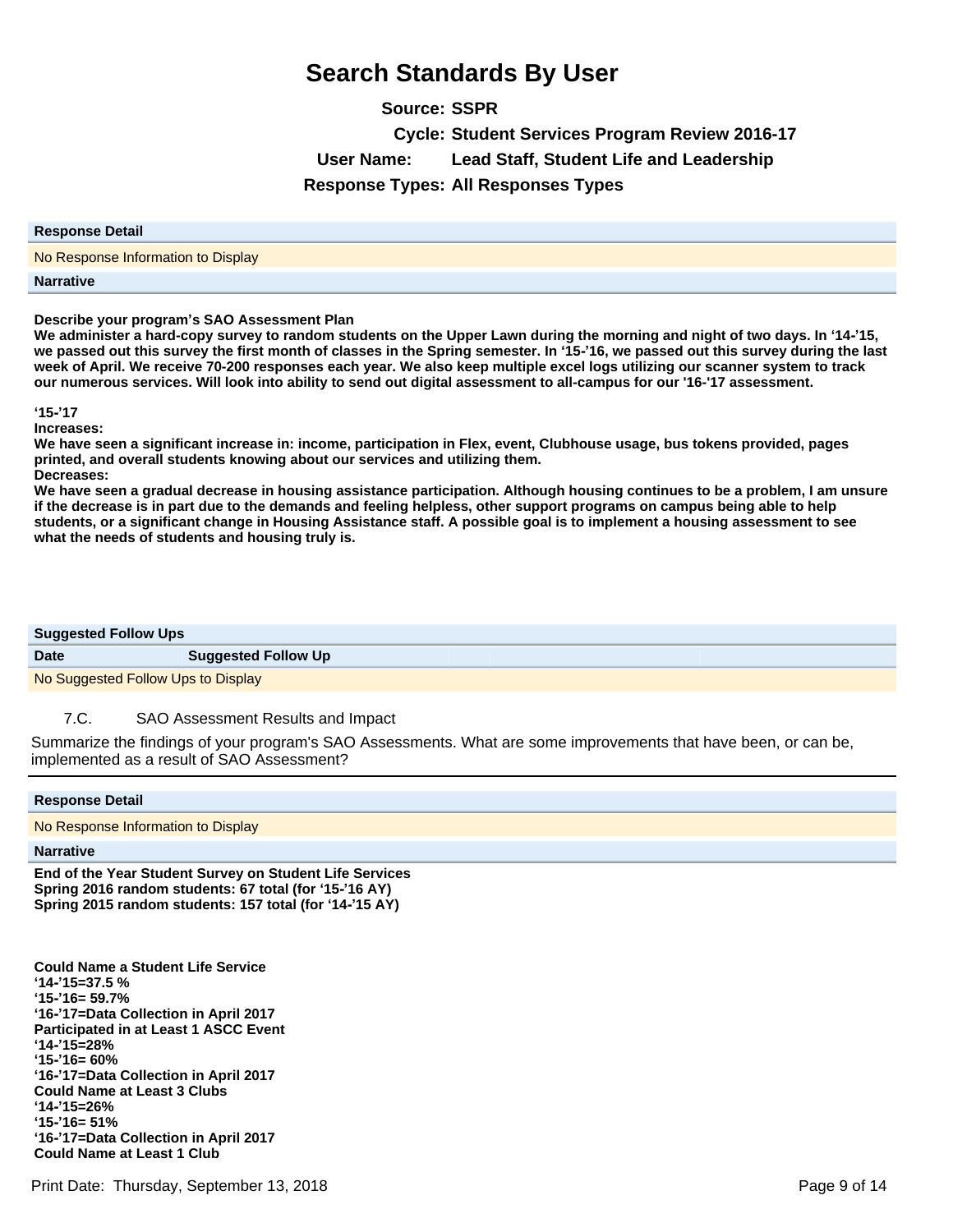**µ14¶15= 76% µ15¶16= 79% µ16¶17=Data Collection in April 2017 Could Name What A.S.C.C. Stood For µ14¶15=44% µ15¶16=49.2% µ16¶17=Data Collection in April 2017 Satisfied/Very Satisfied with Student Life Experience µ14¶15= 25%/58% µ15¶16= 40%/60% µ16¶17=Data Collection in April 2017 Student Visiting Student Life Data collected by clicker µ13¶14: Data not collected 14¶15: 3106 µ15¶16: Data not collected due to new staff miscommunication µ16¶17: 4513 (As of February, 28, 2017) Student Body Cards Created µ10¶11 Total= 685 (Provided by Victoria Worch¶s Program Review) µ11¶12 Total= 2225 (Provided by Victoria Worch¶s Program Review) µ12¶13 Total=2245 (Provided by Victoria Worch¶s Program Review) µ13¶14: Total=2405 (Provided by CI Solutions tracker) 14¶15: Total=2,313 Fall 2014: 1,122 Spring 2015: 1,191 µ15¶16: Total= 3,515 Fall 2015: 2,428 Spring 2016: 1,087 µ16¶17: Total Thus Far=1,987 Fall 2016: 1,320 (New printer malfunction for logging. Known to have more than previous year because of increase in budget from Student Body Cards). Spring 2017: (as of February 28, 2017) 667**

**Bus Tokens Provided Total Bus Tokens Provided 16,565 µ15¶16: 7,565 µ16¶17: 9,000**

**Free Pages Printed µ13¶14: Service not available µ15¶16: 16,409 µ16¶17: 23,884 Fall µ16: 17,439 Total Pages µ16¶17 (as of February): 6,445**

**Student Body Fee Reversal #s (This is when a student chooses to waive the rights to their Student Body Card and the department loses money and students lose access to campus activities/Student Life resources) µ13¶14: 23 waived**  $4$ **14**<sup> $-$ </sup>**15: 13** waived  $15$ <sup>2</sup>**16: 7** waived  $46$ <sup>2</sup>**17: 5** waived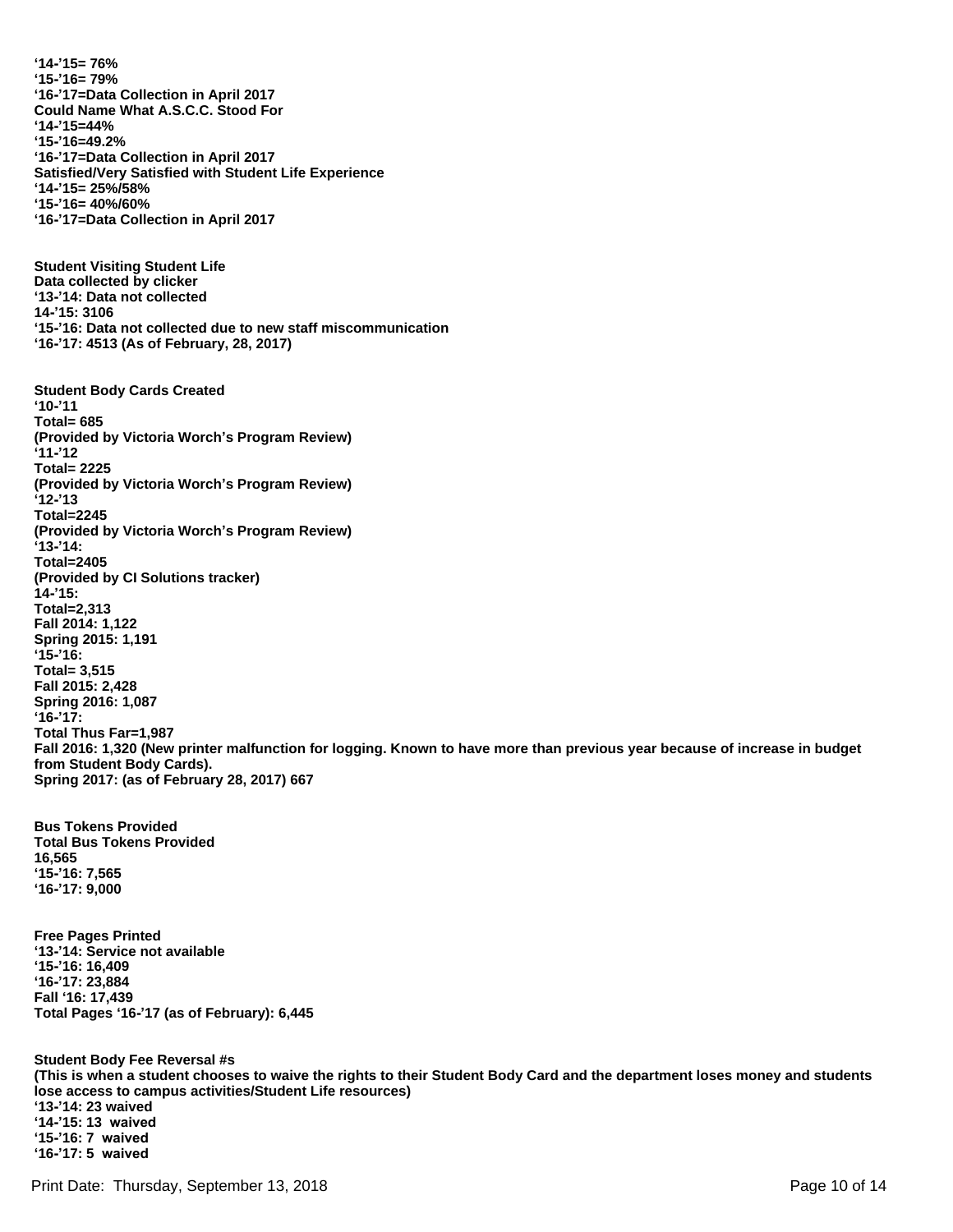**Students Participating in Housing Assistance µ10¶11 (Provided by Victoria Worch¶s Program Review): 0 (Service not available) µ11¶12 (Provided by Victoria Worch¶s Program Review): 17 µ12¶13 (Provided by Victoria Worch¶s Program Review): 20 µ13¶14: 89 14¶15: 104 µ15¶16: 3 (System updated with new Housing Coordinator on board. Tried utilizing Facebook instead of campus site) µ16¶17: 64**

**Clubhouse Rental Usage µ13¶14: Data Not Available 14¶15: 28 times µ15¶16: 169 times µ16¶17: 119 times Data until February 28th, 2017 Game Room Usage µ13¶14: 217 14¶15: 293 µ15¶16: 518 Fall 2015: 251 Spring 2016: 267 µ16¶17: 430 Fall 2016: 335 Spring 2017: 95 Data until February 28th, 2017**

**Letters of Recommendations Written by Student Life/Scholarship Winners from Student Life µ13¶14: 2/2 14¶15: 3/3 µ15¶16: 7/8 µ16¶17: /12**

**Active Clubs µ11¶12 (Provided by Victoria Worch¶s Program Review): 25 µ12¶13 (Provided by Victoria Worch¶s Program Review): 23 µ13¶14: 25 14¶15: 25 µ15¶16: 27 µ16¶17: 26**

**Events Held Compared to Other Campuses Provided by CIAG in Spring 2017 for Fall 2016 Skyline= 29 events CSM 41=events** Cañada 42 events

**Students Participating in Flex Day with Faculty, Staff, and Administrators µ13¶14: 0 14¶15: 0 µ15¶16: 4 µ16¶17: 5**

**Student Body Card Income µ13¶14: Unknown/Not Provided by CIAG 14¶15: Unknown/Not Provided by CIAG µ15¶16: \$12,825 µ16¶17: \$15,265**

**µ15¶17 Increases: We have seen a significant increase in: income, participation in Flex, event, Clubhouse usage, bus tokens provided, pages**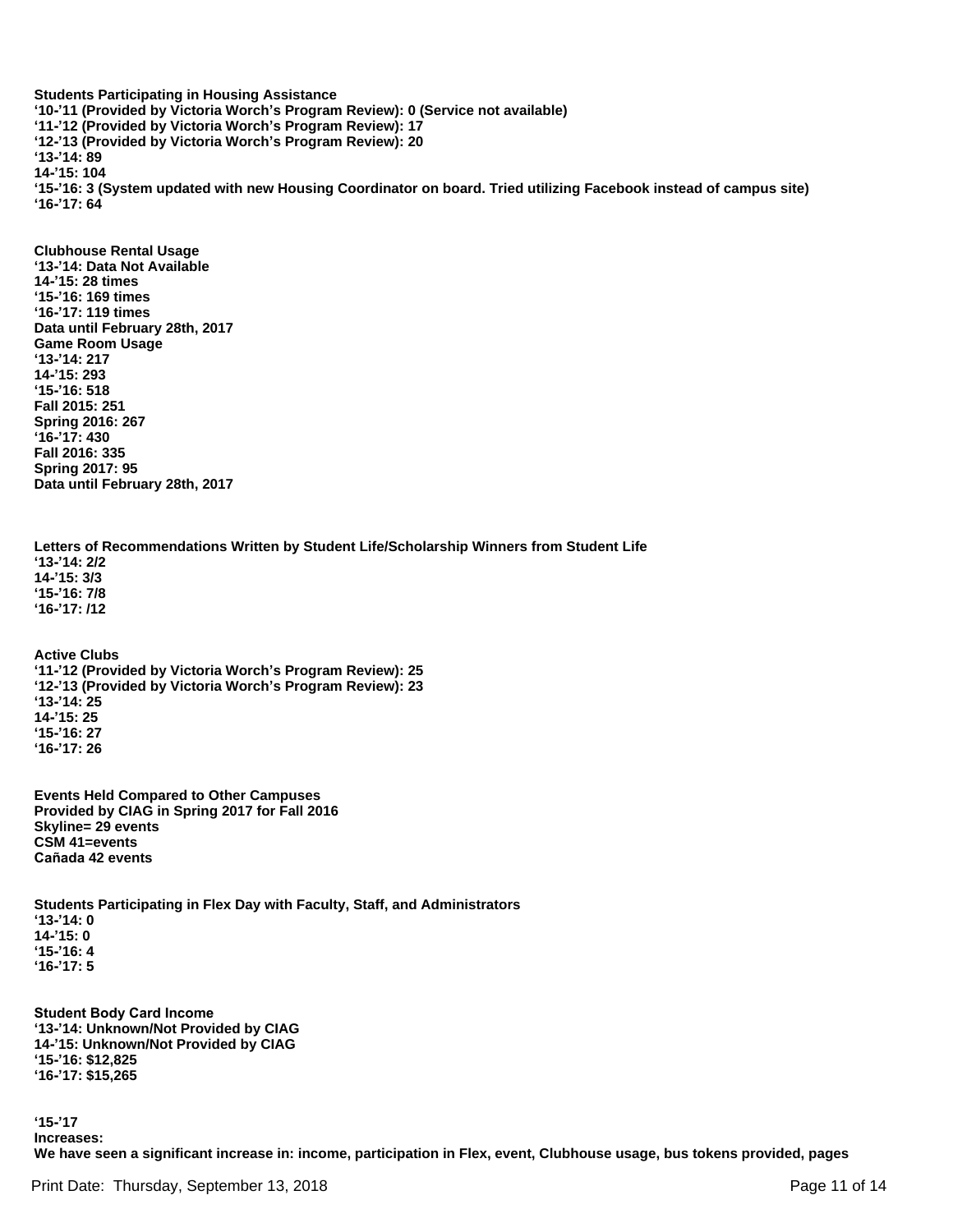**printed, and overall students knowing about our services and utilizing them. Decreases:**

**We have seen a gradual decrease in housing assistance participation. Although housing continues to be a problem, I am unsure if the decrease is in part due to the demands and feeling helpless, other support programs on campus being able to help students, or a significant change in Housing Assistance staff.** 

**Plans:**

**A goal is to implement a housing assessment to see what the needs of students and housing truly is**

**We have seen the program successful in 2014. It was very beneficial to have a Student Life and Leadership Assistant familiar with the community, housing in the area, and public transportation options**

**Continue to outreach with shelters, HIP housing, and other housing resources to garner more housing assistance education**

| <b>Suggested Follow Ups</b>        |                            |  |
|------------------------------------|----------------------------|--|
| <b>Date</b>                        | <b>Suggested Follow Up</b> |  |
| No Suggested Follow Ups to Display |                            |  |

7.D. SLO Assessment Plan

Describe your program's SLO Assessment Plan.

| <b>Response Detail</b>             |
|------------------------------------|
| No Response Information to Display |
| <b>Narrative</b>                   |

**Describe your program's SLO Assessment Plan. (SLO Assessment Plan)**

**Student Senate SLO Assessment: 45 question pre and post test Test given when first appointed to position and then in the beginning of their second term Beginning of the year benchmarks presentation within the first three weeks of appointment End of the year benchmarks presentation in May**

**Inter-Club Council SLO Assessment: 25 questions pre and post test Given at first and last Inter Club Council meeting**

**Student Intern SLO Assessment: End of the year focus group in May End of the year benchmarks presentation in May**

| <b>Suggested Follow Ups</b>        |                            |  |
|------------------------------------|----------------------------|--|
| <b>Date</b>                        | <b>Suggested Follow Up</b> |  |
| No Suggested Follow Ups to Display |                            |  |

7.E. SLO Assessment Results and Impact

Summarize the findings of your program's SLO Assessments. What are some improvements that have been, or can be, implemented as a result of SLO Assessment?

| <b>Response Detail</b>             |
|------------------------------------|
| No Response Information to Display |
| <b>Narrative</b>                   |

**Student Senate SLO Assessment: Student Senate Overall Results µ15¶16 100% passed their leadership exit exam (post test) Received a score of 90% or higher=11 Received a score of 80%-89%=5 Received a score of 75%=4**

## **Student Senate Results Dis-aggregated**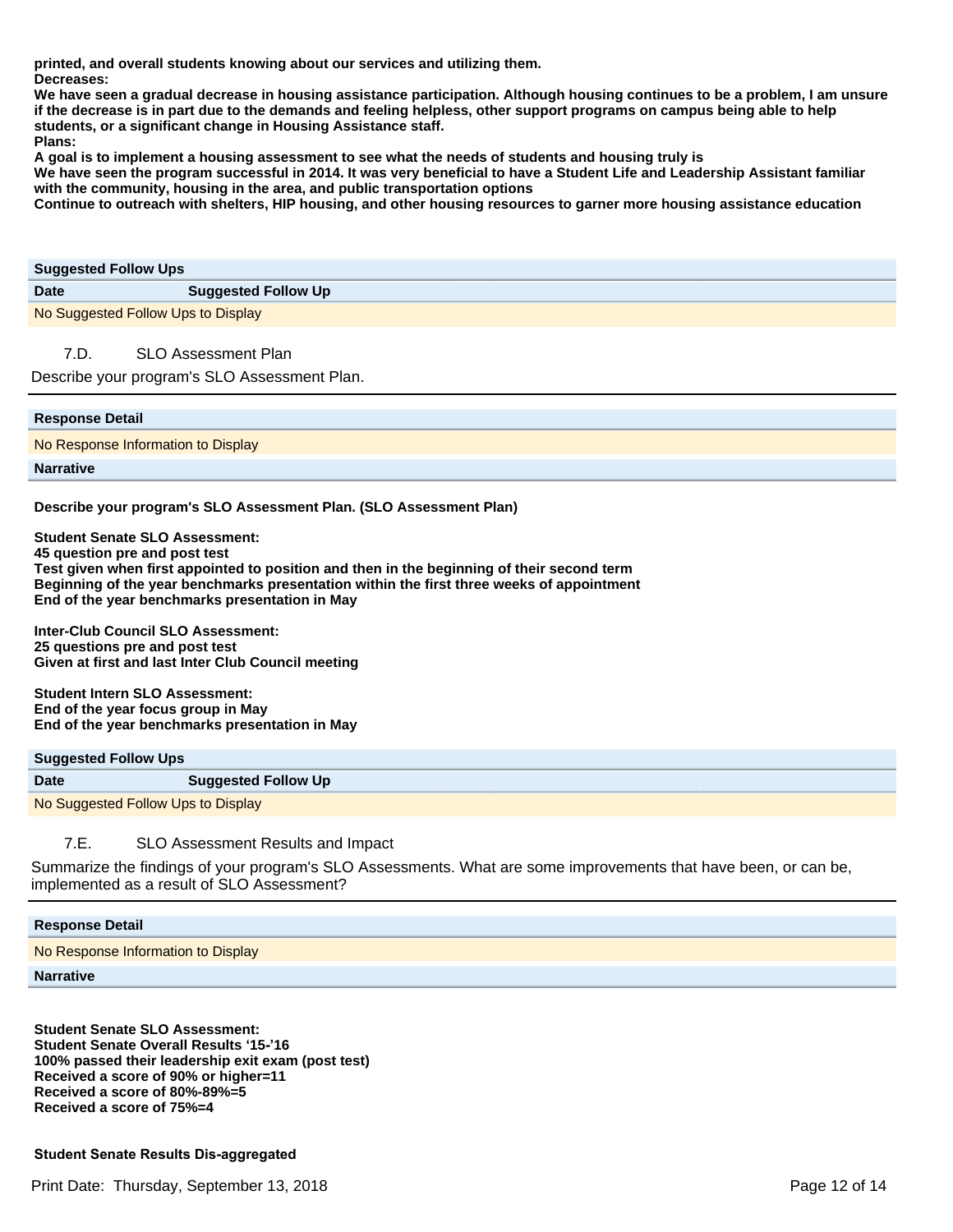**(Results are % out of group who got the answer in that category correct) Participatory Governance µ13¶14=31% µ14¶15=92% µ15¶16=94.7% Parliamentary Procedure µ13¶14=25% µ14¶15=92% µ15¶16=94.7% Brown Act Procedure µ13¶14=25% µ14¶15=100% µ15¶16=100% Social Justice µ13¶14=62.5% µ14¶15=69% µ15¶16=95%**

**Student Intern SLO Assessment:**

**Result:**

**From qualitative data, we learned that students felt they became more professional and learned work skills they could utilize outside of campus. Where students struggled was best articulating the importance of social justice campus-wide events and the role they played in helping students to better understand difficult social justice issues through their student assistant work at events.** 

**Implementations:**

**Student Interns received very basic training before social justice events. Once we have a steady Student Life and Leadership Assistant who oversees the Student Interns, the staff can hold weekly meetings to over tasks, issues that have come up, and what the upcoming event is and how it can relate to their life and community. At this time, staff meetings only occur once a month due to staffing shortage.** 

**Inter-Club Council SLO Assessment: First year of implementation, no data to analyze yet**

**Implementations**

**Taken from the qualitative assessment notes from students¶end of the year presentations on things they would like to see: One edition I added this year that I would like to continue to include is the "Family Sculpture" activity. This derives from family therapy and was an incredibly powerful workshop to do with students to learn their motivation factors, struggles, and desires. This helped the group become closer and gave me a framework of who we have on our team and how I can equitably serve each of them.**

**One major item that came out of the end of the year presentations with Student Senate has been the lack of structure with our in-house student-to-student mentoring program.** 

**Implemented: Created a new mentorship worksheet and a benchmark that bigs and littles meet once a semester to check in on classes, family, transferring, and campus life (retention)**

**Seeing the need for additional passive programming to bring awareness to issues.** 

**Implemented: Heritage Month Slides with data about different intersections of identity on the TV screens around campus** From student's end of the year presentation, there was a desire to do more than transportation assistance and free printing. **Implemented: Take what you need, bring what you can basket of giving where students and Student Life staff bring items such an non perishable foods to others in the center.**

**Volunteering with "Cañada in Your Community": Food Pantry/2nd Harvest Food Bank** 

**Learning best practices from other campuses outside of SMCCD. Although Student Senate does a campus visit once a year, we have added a campus visit at Student Senate visit component. We are moving to implement this to twice a year. We visited Student Senate in Louisiana, and Stockton.** 

**There was also a need for additional training, experiential learning opportunities, and education outside of business meetings. I would like to see the continuation of what we did this year that was very beneficial: the addition of a summer training day, winter training day, and spring training day in addition to the Fall and Spring 3 day overnight trainings.**

**The final implementation is utilizing a social justice focus for an all-Senate training. Pending success of Spring 2017, I hope to continue offering an alternative spring break to students that includes training at the Museum of Tolerance and Habitat for Humanity volunteering.**

**Suggested Follow Ups**

| <b>Date</b>                        | <b>Suggested Follow Up</b> |
|------------------------------------|----------------------------|
| No Suggested Follow Ups to Display |                            |